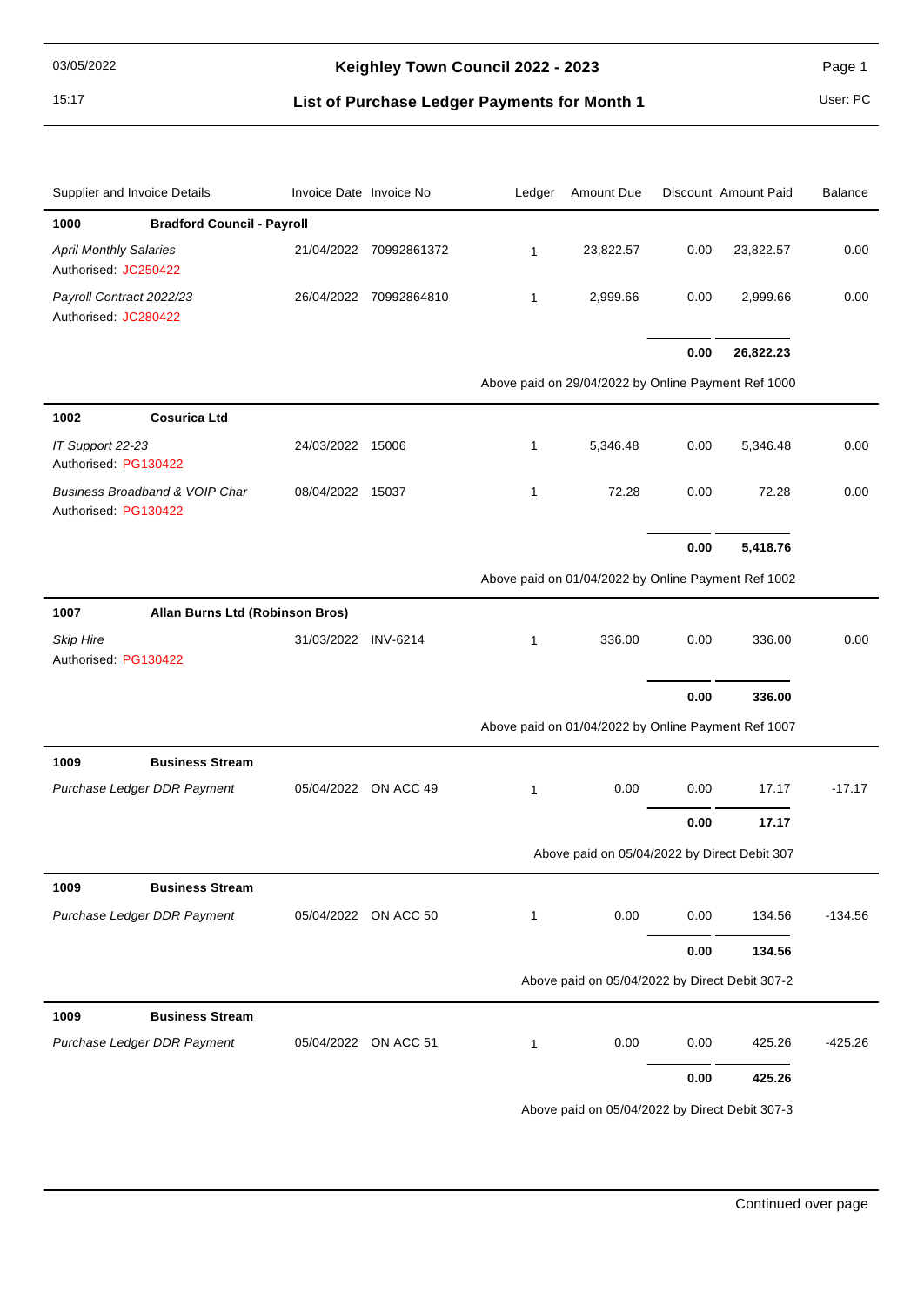15:17 **List of Purchase Ledger Payments for Month 1** User: PC

| Supplier and Invoice Details                          | Invoice Date Invoice No |                       | Ledger       | Amount Due                                          |      | Discount Amount Paid | <b>Balance</b> |
|-------------------------------------------------------|-------------------------|-----------------------|--------------|-----------------------------------------------------|------|----------------------|----------------|
| 1010<br><b>Ellis Whittam Ltd</b>                      |                         |                       |              |                                                     |      |                      |                |
| Combined E+ Year 2/E Learning<br>Authorised: PG130422 |                         | 15/04/2022 SINV033349 | $\mathbf{1}$ | 4,807.20                                            | 0.00 | 4,807.20             | 0.00           |
| <b>Insurance and Admin</b><br>Authorised: PG130422    |                         | 01/04/2022 SINV033620 | $\mathbf{1}$ | 101.00                                              | 0.00 | 101.00               | 0.00           |
|                                                       |                         |                       |              |                                                     | 0.00 | 4,908.20             |                |
|                                                       |                         |                       |              | Above paid on 01/04/2022 by Online Payment Ref 1010 |      |                      |                |
| 1012<br><b>Pitney Bowes Ltd</b>                       |                         |                       |              |                                                     |      |                      |                |
| Purchase Ledger DDR Payment                           |                         | 08/04/2022 ON ACC 52  | $\mathbf{1}$ | 0.00                                                | 0.00 | 200.00               | $-200.00$      |
|                                                       |                         |                       |              |                                                     | 0.00 | 200.00               |                |
|                                                       |                         |                       |              | Above paid on 08/04/2022 by Direct Debit 310        |      |                      |                |
| 1012<br><b>Pitney Bowes Ltd</b>                       |                         |                       |              |                                                     |      |                      |                |
| Purchase Ledger DDR Payment                           |                         | 12/04/2022 ON ACC 54  | $\mathbf{1}$ | 0.00                                                | 0.00 | 0.55                 | $-0.55$        |
|                                                       |                         |                       |              |                                                     | 0.00 | 0.55                 |                |
|                                                       |                         |                       |              | Above paid on 12/04/2022 by Direct Debit 314        |      |                      |                |
| <b>British Gas (Electiricty)</b><br>1013              |                         |                       |              |                                                     |      |                      |                |
| <b>Electric Bill</b><br>Authorised: PG130422          | 05/04/2022 979617956    |                       | $\mathbf{1}$ | 1,125.61                                            | 0.00 | 1,125.61             | 0.00           |
|                                                       |                         |                       |              |                                                     | 0.00 | 1,125.61             |                |
|                                                       |                         |                       |              | Above paid on 21/04/2022 by Direct Debit 323-2      |      |                      |                |
| 1014<br><b>Steve Thorpe &amp; Sons Gardening Ltd</b>  |                         |                       |              |                                                     |      |                      |                |
| Swing into Spring<br>Authorised: PG190422             | 31/03/2022 6974         |                       | $\mathbf{1}$ | 102.00                                              | 0.00 | 102.00               | 0.00           |
| Community Showcase<br>Authorised: PG190422            | 31/03/2022 6975         |                       | $\mathbf{1}$ | 78.00                                               | 0.00 | 78.00                | 0.00           |
|                                                       |                         |                       |              |                                                     | 0.00 | 180.00               |                |

Above paid on 01/04/2022 by Online Payment Ref 1014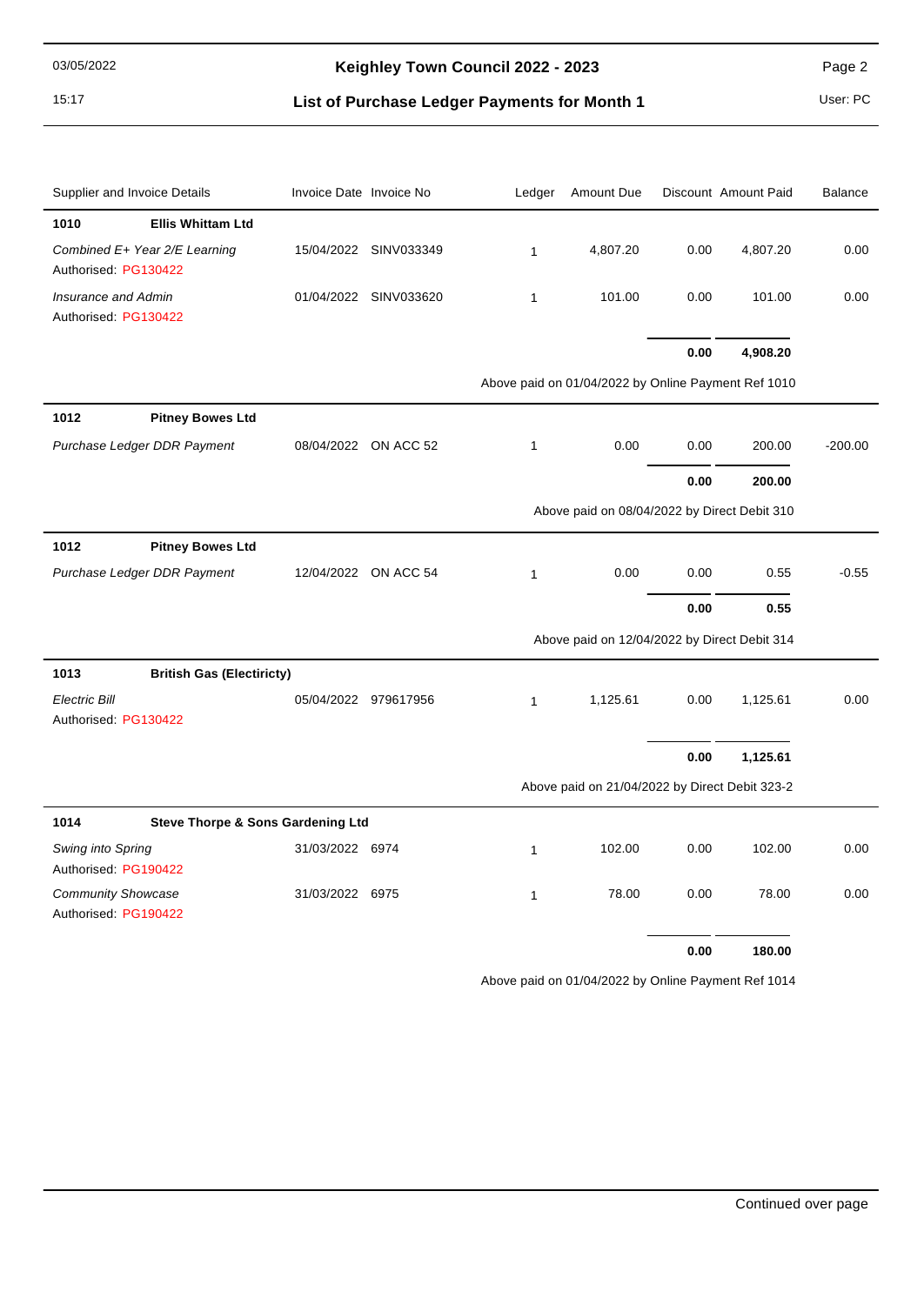15:17 **List of Purchase Ledger Payments for Month 1** User: PC

| Supplier and Invoice Details                          | Invoice Date Invoice No |                         | Ledger       | Amount Due                                          |      | Discount Amount Paid | <b>Balance</b> |
|-------------------------------------------------------|-------------------------|-------------------------|--------------|-----------------------------------------------------|------|----------------------|----------------|
| 1016<br>Ask The Office Equipment Specialists Ltd      |                         |                         |              |                                                     |      |                      |                |
| <b>Office Stationary</b><br>Authorised: JC250422      | 22/04/2022 85240        |                         | $\mathbf{1}$ | 265.37                                              | 0.00 | 265.37               | 0.00           |
|                                                       |                         |                         |              |                                                     | 0.00 | 265.37               |                |
|                                                       |                         |                         |              | Above paid on 29/04/2022 by Online Payment Ref 1016 |      |                      |                |
| <b>Unique Facilities Ltd</b><br>1019                  |                         |                         |              |                                                     |      |                      |                |
| Repair Chefs Office<br>Authorised: PG130422           | 11/04/2022 INV-0811     |                         | $\mathbf{1}$ | 588.00                                              | 0.00 | 588.00               | 0.00           |
| Repair wall and seal asbestos<br>Authorised: JC200422 | 14/04/2022 INV-0871     |                         | $\mathbf{1}$ | 222.00                                              | 0.00 | 222.00               | 0.00           |
|                                                       |                         |                         |              |                                                     | 0.00 | 810.00               |                |
|                                                       |                         |                         |              | Above paid on 29/04/2022 by Online Payment Ref 1019 |      |                      |                |
| <b>Bradford Council - Trade Waste</b><br>1021         |                         |                         |              |                                                     |      |                      |                |
| <b>Trade Waste Contract</b>                           | 26/04/2022 API19453     |                         | $\mathbf{1}$ | 1,087.84                                            | 0.00 | 1,087.84             | 0.00           |
|                                                       |                         |                         |              |                                                     | 0.00 | 1,087.84             |                |
|                                                       |                         |                         |              | Above paid on 29/04/2022 by Online Payment Ref 1021 |      |                      |                |
| Imprint (Keighley) - Printers & Statione<br>1027      |                         |                         |              |                                                     |      |                      |                |
| Leaflets<br>Authorised: PG130422                      | 31/03/2022 272451       |                         | $\mathbf{1}$ | 246.00                                              | 0.00 | 246.00               | 0.00           |
|                                                       |                         |                         |              |                                                     |      |                      |                |
|                                                       |                         |                         |              |                                                     | 0.00 | 246.00               |                |
|                                                       |                         |                         |              | Above paid on 01/04/2022 by Online Payment Ref 1027 |      |                      |                |
| 1030<br><b>Plan Communications Ltd (Plan.com)</b>     |                         |                         |              |                                                     |      |                      |                |
| <b>Phone Bill</b><br>Authorised: JC310322             |                         | 01/08/2021 210814121708 | $\mathbf{1}$ | 46.80                                               | 0.00 | 46.80                | 0.00           |
| Phone Bill<br>Authorised: JC310322                    |                         | 01/03/2022 220316270122 | 1            | 46.80                                               | 0.00 | 46.80                | 0.00           |
| Phone Bill<br>Authorised: PG130422                    |                         | 01/04/2022 220416618604 | 1            | 46.80                                               | 0.00 | 46.80                | 0.00           |
| Purchase Ledger DDR Payment                           |                         | 15/02/2022 ON ACC 42    | 1            | $-46.80$                                            | 0.00 | $-46.80$             | 0.00           |
| Purchase Ledger DDR Payment                           |                         | 15/03/2022 ON ACC 45    | 1            | $-46.80$                                            | 0.00 | $-46.80$             | 0.00           |
|                                                       |                         |                         |              |                                                     | 0.00 | 46.80                |                |

Above paid on 19/04/2022 by Direct Debit 321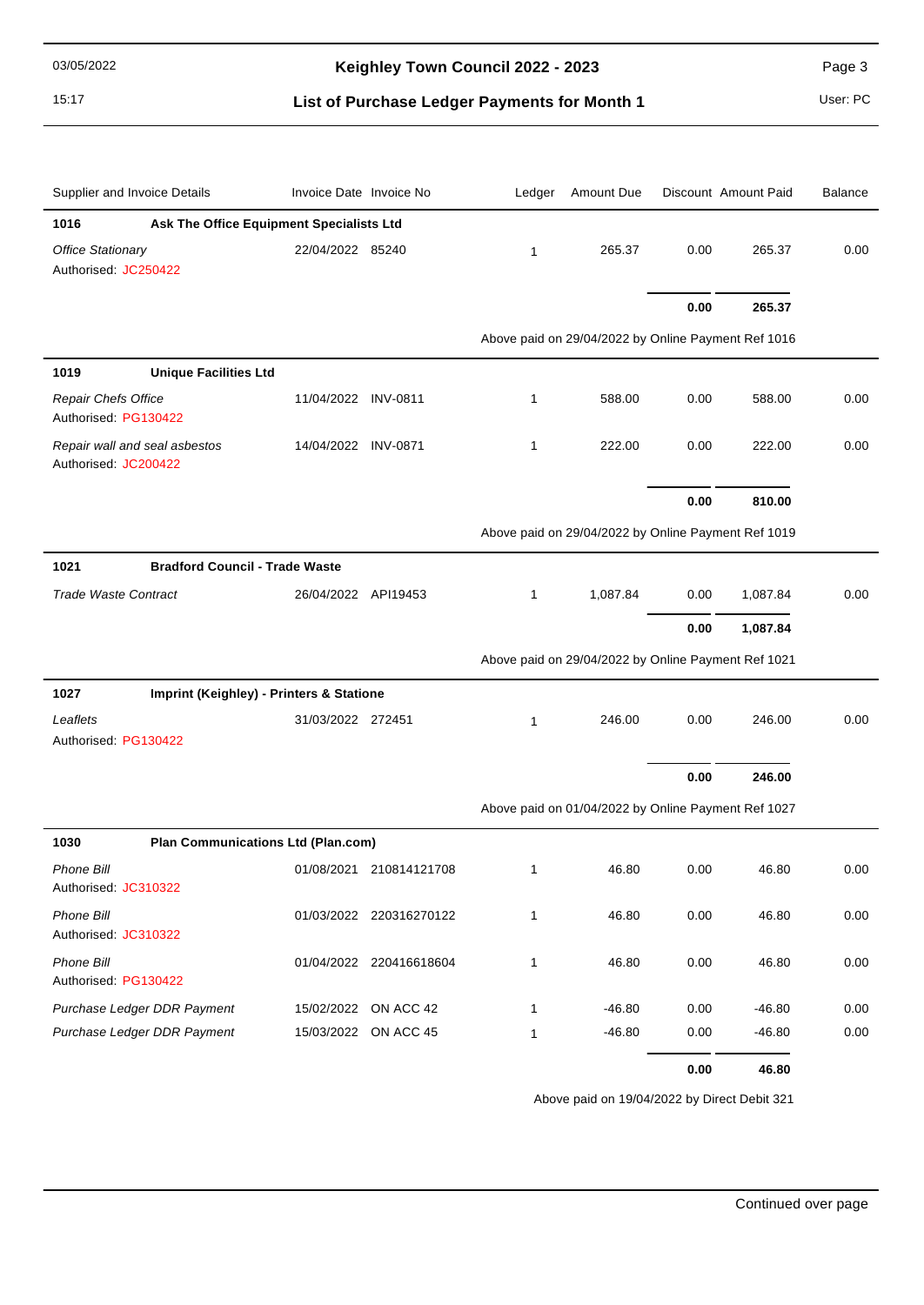15:17 **List of Purchase Ledger Payments for Month 1** User: PC

| Supplier and Invoice Details                              | Invoice Date Invoice No |                         | Ledger       | Amount Due                                          |      | Discount Amount Paid | <b>Balance</b> |
|-----------------------------------------------------------|-------------------------|-------------------------|--------------|-----------------------------------------------------|------|----------------------|----------------|
| 1033<br><b>Total Gas &amp; Power Ltd (Gas)</b>            |                         |                         |              |                                                     |      |                      |                |
| Gas Bill<br>Authorised: PCG130422                         |                         | 03/04/2022 262565704/22 | $\mathbf{1}$ | 761.12                                              | 0.00 | 761.12               | 0.00           |
|                                                           |                         |                         |              |                                                     | 0.00 | 761.12               |                |
|                                                           |                         |                         |              | Above paid on 21/04/2022 by Direct Debit 323        |      |                      |                |
| 1036<br><b>PPL PRS Ltd</b>                                |                         |                         |              |                                                     |      |                      |                |
| Public music license<br>Authorised: PCM-0533              |                         | 11/04/2022 SIN2044872   | 1            | 1,338.87                                            | 0.00 | 1,338.87             | 0.00           |
|                                                           |                         |                         |              |                                                     | 0.00 | 1,338.87             |                |
|                                                           |                         |                         |              | Above paid on 01/04/2022 by Online Payment Ref 1036 |      |                      |                |
| 1039<br><b>Scott Janitorial Supplies Ltd</b>              |                         |                         |              |                                                     |      |                      |                |
| <b>Cleaning Equipment</b><br>Authorised: PG140422         | 07/04/2022 399309       |                         | 1            | 79.88                                               | 0.00 | 79.88                | 0.00           |
| Dishwash tablets<br>Authorised: JC200422                  | 12/04/2022 399437       |                         | $\mathbf{1}$ | 15.00                                               | 0.00 | 15.00                | 0.00           |
|                                                           |                         |                         |              |                                                     | 0.00 | 94.88                |                |
|                                                           |                         |                         |              | Above paid on 01/04/2022 by Online Payment Ref 1039 |      |                      |                |
| 1049<br>Richard Speak & Co Ltd                            |                         |                         |              |                                                     |      |                      |                |
| <b>Embroidery and Polo Shirts</b><br>Authorised: JC190422 | 14/04/2022 30026        |                         | $\mathbf{1}$ | 234.44                                              | 0.00 | 234.44               | 0.00           |
| <b>Workforce Trousers Navy</b><br>Authorised: JC280422    | 26/04/2022 30172        |                         | $\mathbf{1}$ | 14.21                                               | 0.00 | 14.21                | 0.00           |
|                                                           |                         |                         |              |                                                     | 0.00 | 248.65               |                |
|                                                           |                         |                         |              | Above paid on 29/04/2022 by Online Payment Ref 1049 |      |                      |                |
| 1051<br><b>Bradford Council - Sundry Income</b>           |                         |                         |              |                                                     |      |                      |                |
| Election May 2021<br>Authorised: PG130422                 |                         | 31/03/2022 70992858241  | $\mathbf{1}$ | 5,480.78                                            | 0.00 | 5,480.78             | 0.00           |
| Christmas Tree Lights Installa<br>Authorised: PG130422    |                         | 01/04/2022 73901620040  | $\mathbf{1}$ | 4,035.60                                            | 0.00 | 4,035.60             | 0.00           |
| Jetwash footpath<br>Authorised: PG130422                  |                         | 05/04/2022 75141181702  | 1            | 239.22                                              | 0.00 | 239.22               | 0.00           |
|                                                           |                         |                         |              |                                                     | 0.00 | 9,755.60             |                |

Above paid on 01/04/2022 by Online Payment Ref 1051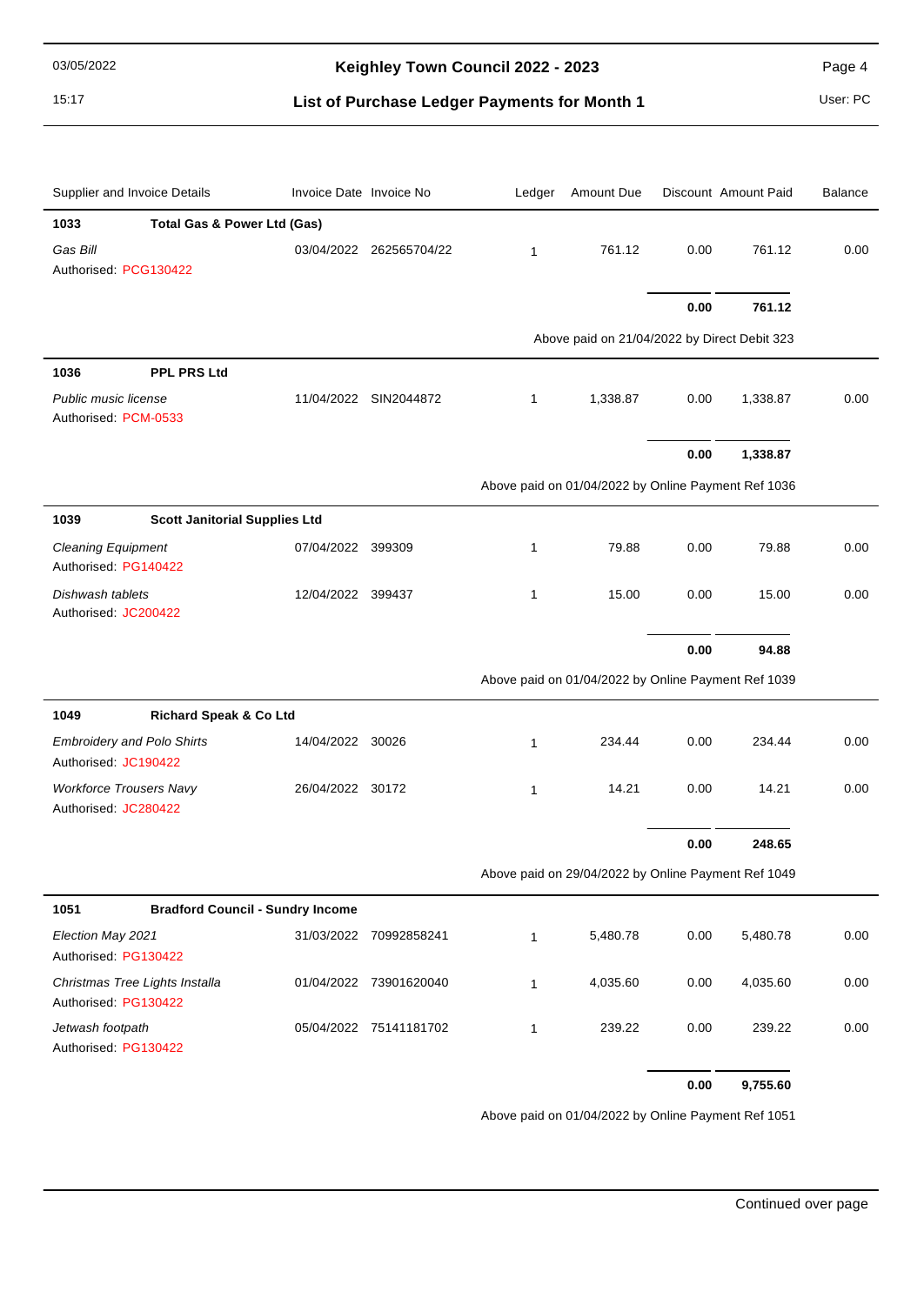15:17 **List of Purchase Ledger Payments for Month 1** User: PC

| Supplier and Invoice Details                   | Invoice Date Invoice No |                       | Ledger       | Amount Due                                   |            | Discount Amount Paid | <b>Balance</b> |
|------------------------------------------------|-------------------------|-----------------------|--------------|----------------------------------------------|------------|----------------------|----------------|
| <b>Vodafone Ltd</b><br>1054                    |                         |                       |              |                                              |            |                      |                |
| Purchase Ledger DDR Payment                    |                         | 28/04/2022 ON ACC 55  | $\mathbf{1}$ | 0.00                                         | 0.00       | 101.11               | $-101.11$      |
|                                                |                         |                       |              |                                              | 0.00       | 101.11               |                |
|                                                |                         |                       |              | Above paid on 28/04/2022 by Direct Debit 330 |            |                      |                |
| <b>ABV Wholesale</b><br>1055                   |                         |                       |              |                                              |            |                      |                |
| Bar stock<br>Authorised: JC220322              | 09/03/2022 234011       |                       | 1            | 1,594.11                                     | 0.00       | 1,594.11             | 0.00           |
| Bar stock order<br>Authorised: JC310322        | 11/03/2022 234161       |                       | $\mathbf{1}$ | 115.68                                       | 0.00       | 115.68               | 0.00           |
| Authorised: PG130422                           | 06/04/2022 977471       |                       | 1            | 19.44                                        | 0.00       | 19.44                | 0.00           |
| <b>DUMMY CRN</b><br>Authorised: PC200422       |                         | 06/04/2022 977471/CRN | 1            | $-19.44$                                     | 0.00       | $-19.44$             | 0.00           |
|                                                |                         |                       |              |                                              | 0.00       | 1,709.79             |                |
|                                                |                         |                       |              | Above paid on 06/04/2022 by Direct Debit 308 |            |                      |                |
| <b>ABV Wholesale</b><br>1055                   |                         |                       |              |                                              |            |                      |                |
| Bar stock order<br>Authorised: JC220322        | 17/03/2022 234356       |                       | 1            | 495.91                                       | 0.00       | 495.91               | 0.00           |
|                                                |                         |                       |              |                                              | $0.00\,$   | 495.91               |                |
|                                                |                         |                       |              | Above paid on 13/04/2022 by Direct Debit 315 |            |                      |                |
| 1065<br><b>Epos Now Ltd</b>                    |                         |                       |              |                                              |            |                      |                |
| Purchase Ledger DDR Payment                    |                         | 11/04/2022 ON ACC 53  | 1            | 0.00                                         | 0.00       | 46.80                | $-46.80$       |
|                                                |                         |                       |              |                                              | 0.00       | 46.80                |                |
|                                                |                         |                       |              | Above paid on 11/04/2022 by Direct Debit 313 |            |                      |                |
| <b>Epos Now Ltd</b><br>1065                    |                         |                       |              |                                              |            |                      |                |
| <b>Payment Premium</b><br>Authorised: JC190422 | 11/04/2022 T-2490788    |                       | $\mathbf{1}$ | 34.80                                        | 0.00       | 34.80                | 0.00           |
|                                                |                         |                       |              |                                              | $\bf 0.00$ | 34.80                |                |

Above paid on 12/04/2022 by Direct Debit 314-2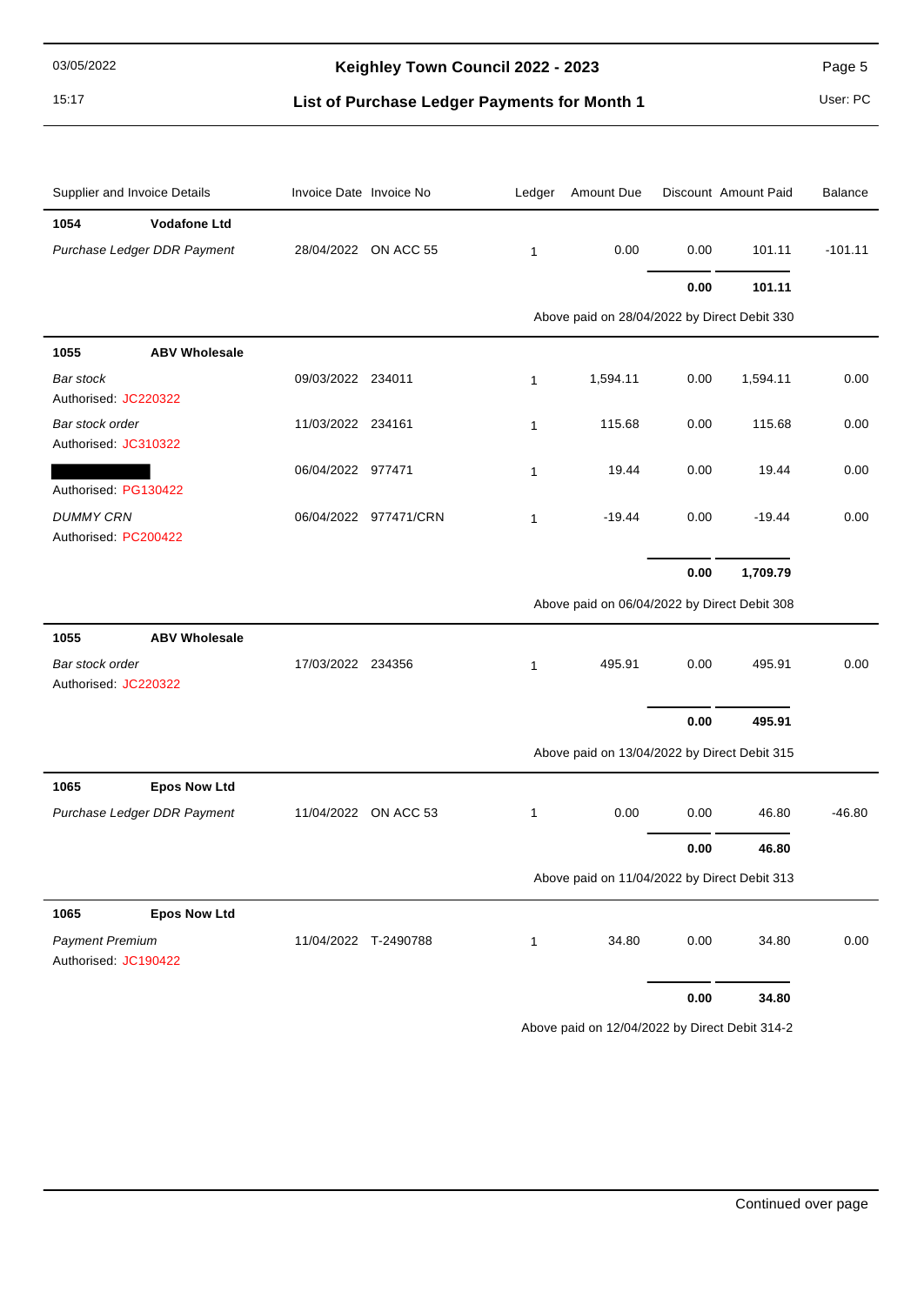15:17 **List of Purchase Ledger Payments for Month 1** User: PC

| Supplier and Invoice Details      | Invoice Date Invoice No |                       | Ledger       | Amount Due                                          |      | Discount Amount Paid | Balance |
|-----------------------------------|-------------------------|-----------------------|--------------|-----------------------------------------------------|------|----------------------|---------|
| 1066<br><b>Fortem People Ltd</b>  |                         |                       |              |                                                     |      |                      |         |
|                                   | 06/04/2022 977471       |                       | $\mathbf{1}$ | 19.44                                               | 0.00 | 19.44                | 0.00    |
| Authorised: JC200422              |                         |                       |              |                                                     |      |                      |         |
| Authorised: PG130422              | 06/04/2022 980168       |                       | $\mathbf{1}$ | 19.44                                               | 0.00 | 19.44                | 0.00    |
|                                   | 12/04/2022 985133       |                       | $\mathbf{1}$ | 165.24                                              | 0.00 | 165.24               | 0.00    |
| Authorised: JC190422              |                         |                       |              |                                                     |      |                      |         |
| Authorised: JC190422              | 12/04/2022 985135       |                       | $\mathbf{1}$ | 165.24                                              | 0.00 | 165.24               | 0.00    |
|                                   |                         |                       |              |                                                     |      |                      |         |
|                                   |                         |                       |              |                                                     | 0.00 | 369.36               |         |
|                                   |                         |                       |              | Above paid on 01/04/2022 by Online Payment Ref 1066 |      |                      |         |
| 1075<br>Sarah Kissack [STAFF]     |                         |                       |              |                                                     |      |                      |         |
| Arts and Ecrafts St Georges Da    | 26/04/2022 26042022     |                       | $\mathbf{1}$ | 23.00                                               | 0.00 | 23.00                | 0.00    |
| Authorised: JC260422              |                         |                       |              |                                                     |      |                      |         |
|                                   |                         |                       |              |                                                     | 0.00 | 23.00                |         |
|                                   |                         |                       |              | Above paid on 29/04/2022 by Online Payment Ref 1075 |      |                      |         |
| 1089<br>PFK Littlejohn LLP        |                         |                       |              |                                                     |      |                      |         |
| <b>Assurance Review</b>           |                         | 18/03/2022 SB20204682 | $\mathbf{1}$ | 9,594.00                                            | 0.00 | 9,594.00             | 0.00    |
| Authorised: JC310322              |                         |                       |              |                                                     |      |                      |         |
|                                   |                         |                       |              |                                                     | 0.00 | 9,594.00             |         |
|                                   |                         |                       |              | Above paid on 01/04/2022 by Online Payment Ref 1089 |      |                      |         |
| 1100<br>Trade UK (B&Q, Screwfix)  |                         |                       |              |                                                     |      |                      |         |
| Goose Eye Flood Locker            |                         | 15/03/2022 1247661725 | $\mathbf{1}$ | 51.00                                               | 0.00 | 51.00                | 0.00    |
| Authorised: PG060422              |                         |                       |              |                                                     |      |                      |         |
|                                   |                         |                       |              |                                                     | 0.00 | 51.00                |         |
|                                   |                         |                       |              | Above paid on 01/04/2022 by Online Payment Ref 1100 |      |                      |         |
| 1103<br><b>Joe Cooney [STAFF]</b> |                         |                       |              |                                                     |      |                      |         |
| St George's Facebook post         | 28/04/2022 280422       |                       | $\mathbf{1}$ | 42.59                                               | 0.00 | 42.59                | 0.00    |
| Authorised: PC280422              |                         |                       |              |                                                     |      |                      |         |
|                                   |                         |                       |              |                                                     | 0.00 | 42.59                |         |
|                                   |                         |                       |              | Above paid on 29/04/2022 by Online Payment Ref 1103 |      |                      |         |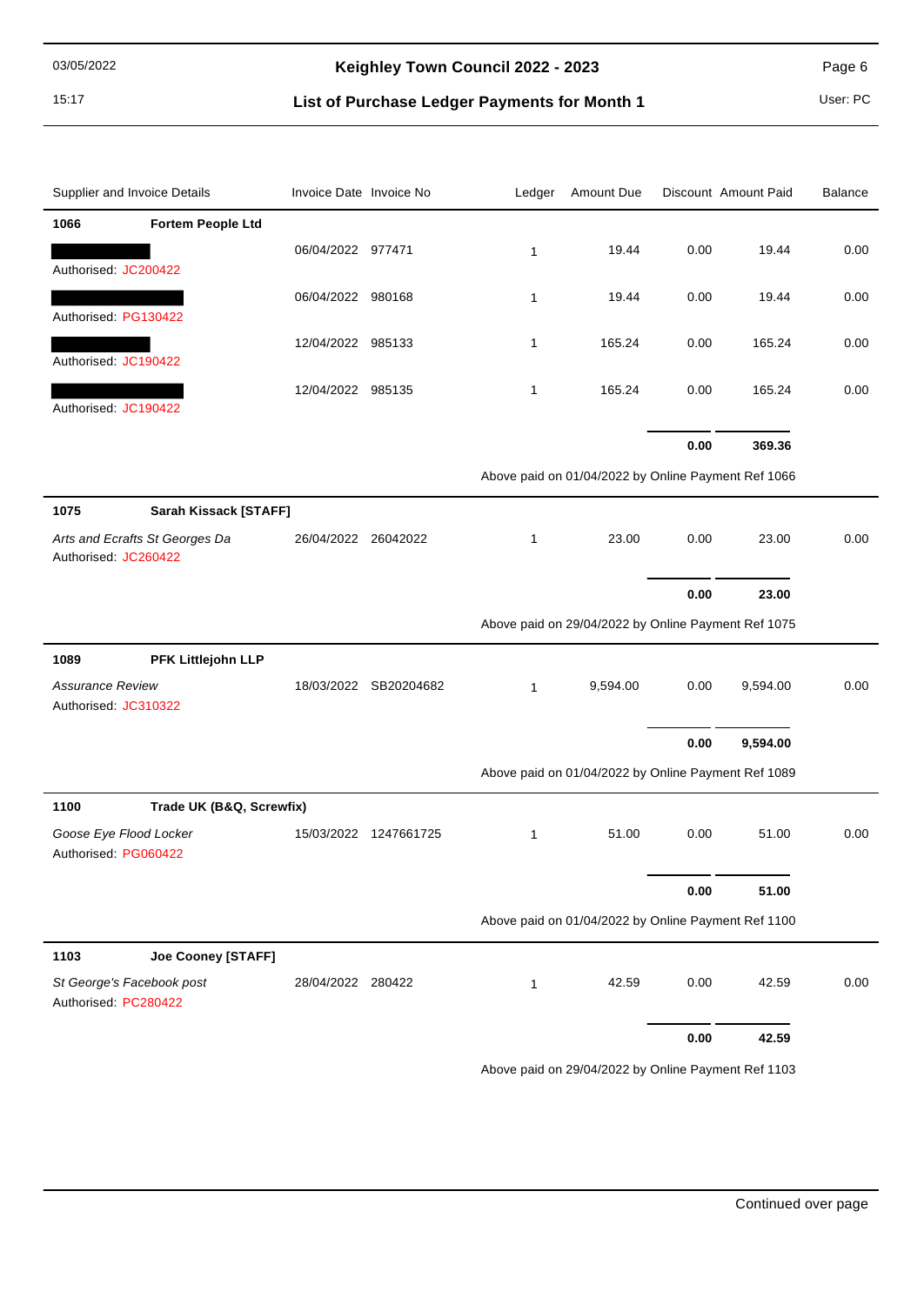15:17 **List of Purchase Ledger Payments for Month 1** User: PC

| Supplier and Invoice Details                                 | Invoice Date Invoice No |                                 | Ledger       | Amount Due                                          |      | Discount Amount Paid | <b>Balance</b> |
|--------------------------------------------------------------|-------------------------|---------------------------------|--------------|-----------------------------------------------------|------|----------------------|----------------|
| <b>Damien Summers [STAFF]</b><br>1104                        |                         |                                 |              |                                                     |      |                      |                |
| <b>Travel Claim</b><br>Authorised: PG010422                  | 31/03/2022 010422       |                                 | $\mathbf{1}$ | 4.55                                                | 0.00 | 4.55                 | 0.00           |
| <b>Travel Claim</b><br>Authorised: PG210422                  | 20/04/2022 200422       |                                 | $\mathbf{1}$ | 9.10                                                | 0.00 | 9.10                 | 0.00           |
|                                                              |                         |                                 |              |                                                     | 0.00 | 13.65                |                |
|                                                              |                         |                                 |              | Above paid on 29/04/2022 by Online Payment Ref 1104 |      |                      |                |
| 1113<br>Amazon                                               |                         |                                 |              |                                                     |      |                      |                |
| St Georges day flag<br>Authorised: JC250422                  |                         | 20/04/2022 100046861-2022-14706 | $\mathbf{1}$ | 25.96                                               | 0.00 | 25.96                | 0.00           |
|                                                              |                         |                                 |              |                                                     | 0.00 | 25.96                |                |
|                                                              |                         |                                 |              | Above paid on 29/04/2022 by Online Payment Ref 1113 |      |                      |                |
| <b>Sue Belcher Centre</b><br>1116                            |                         |                                 |              |                                                     |      |                      |                |
| <b>WD Grant - Street Discos</b><br>Authorised: 107/2021 (FA) | 20/04/2022 200422       |                                 | $\mathbf{1}$ | 1,305.00                                            | 0.00 | 1,305.00             | 0.00           |
|                                                              |                         |                                 |              |                                                     | 0.00 | 1,305.00             |                |
|                                                              |                         |                                 |              | Above paid on 01/04/2022 by Online Payment Ref 1116 |      |                      |                |
| <b>Highfield Community Association</b><br>1129               |                         |                                 |              |                                                     |      |                      |                |
| <b>Ward Dev Grant</b><br>Authorised: 107/2021 (FA)           | 27/04/2022 270422       |                                 | $\mathbf{1}$ | 500.00                                              | 0.00 | 500.00               | 0.00           |
| <b>DUMMY CRN</b><br>Authorised: PC2804/22                    |                         | 27/04/2022 CRN-270422           | $\mathbf{1}$ | $-500.00$                                           | 0.00 | $-500.00$            | 0.00           |
|                                                              |                         |                                 |              |                                                     | 0.00 | 0.00                 |                |
|                                                              |                         |                                 |              | No payment due as Credit Notes have been applied    |      |                      |                |
| 1146<br><b>Northern Leaf Catering</b>                        |                         |                                 |              |                                                     |      |                      |                |
| Food catering<br>Authorised: PG010422                        | 31/03/2022 300322       |                                 | $\mathbf{1}$ | 125.00                                              | 0.00 | 125.00               | 0.00           |
|                                                              |                         |                                 |              |                                                     | 0.00 | 125.00               |                |

Above paid on 01/04/2022 by Online Payment Ref 1146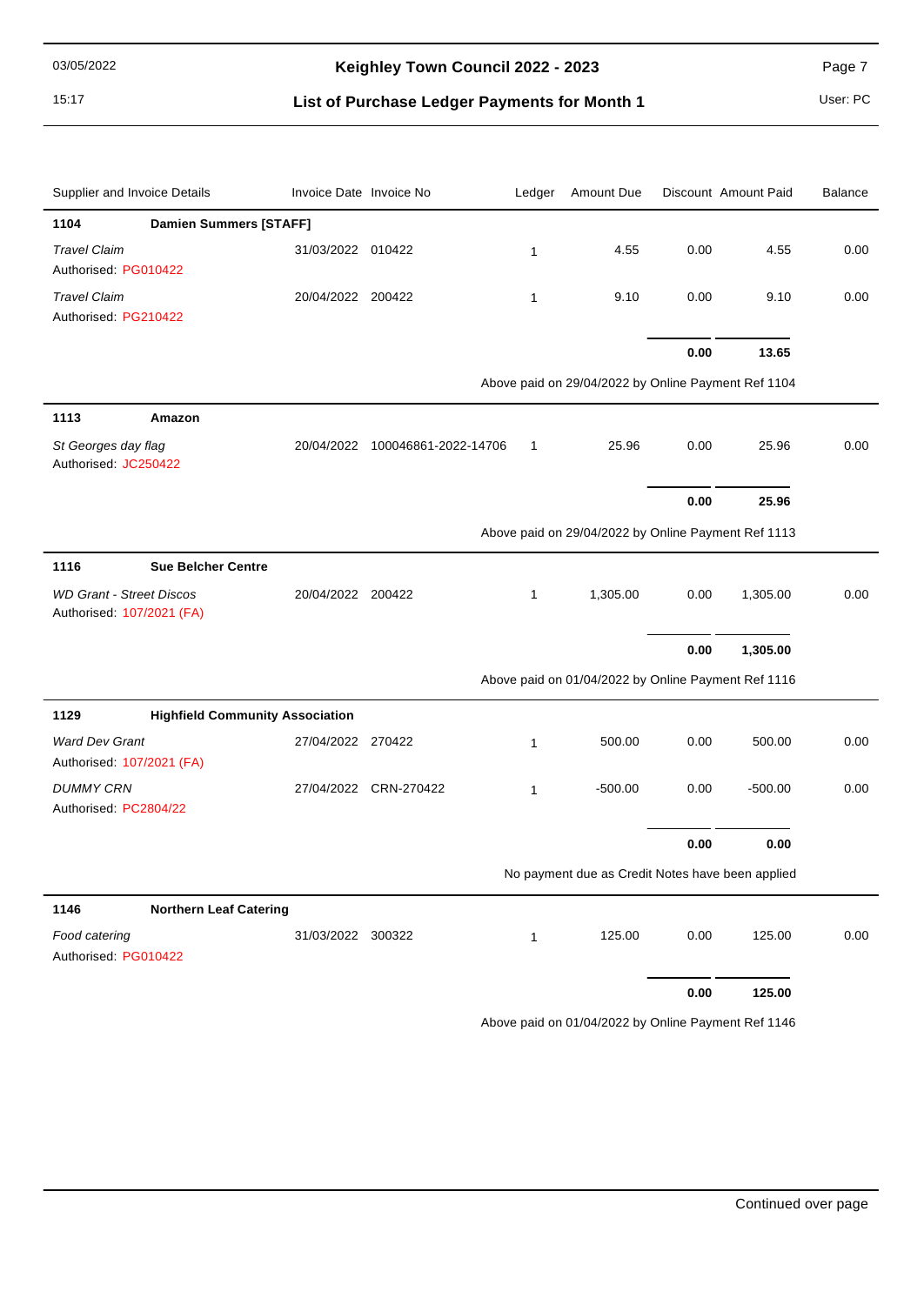15:17 **List of Purchase Ledger Payments for Month 1** User: PC

| Supplier and Invoice Details                                 | Invoice Date Invoice No |                        | Ledger       | Amount Due                                          |      | Discount Amount Paid | <b>Balance</b> |
|--------------------------------------------------------------|-------------------------|------------------------|--------------|-----------------------------------------------------|------|----------------------|----------------|
| 1147<br><b>Gear4music Ltd</b>                                |                         |                        |              |                                                     |      |                      |                |
| Passive PA Speaker and equipme<br>Authorised: JC190422       |                         | 11/04/2022 W8122419-D1 | $\mathbf{1}$ | 811.03                                              | 0.00 | 811.03               | 0.00           |
|                                                              |                         |                        |              |                                                     | 0.00 | 811.03               |                |
|                                                              |                         |                        |              | Above paid on 01/04/2022 by Online Payment Ref 1147 |      |                      |                |
| <b>Broadford Tool Hire</b><br>1148                           |                         |                        |              |                                                     |      |                      |                |
| <b>Barrels</b><br>Authorised: JC190422                       | 18/11/2021 112064       |                        | 1            | 188.16                                              | 0.00 | 188.16               | 0.00           |
|                                                              |                         |                        |              |                                                     | 0.00 | 188.16               |                |
|                                                              |                         |                        |              | Above paid on 01/04/2022 by Online Payment Ref 1148 |      |                      |                |
| <b>Furever Loved Small Animal Rescue</b><br>1149             |                         |                        |              |                                                     |      |                      |                |
| <b>Ferret Roulette</b><br>Authorised: PG190422               | 13/04/2022 1            |                        | 1            | 100.00                                              | 0.00 | 100.00               | 0.00           |
|                                                              |                         |                        |              |                                                     | 0.00 | 100.00               |                |
|                                                              |                         |                        |              | Above paid on 01/04/2022 by Online Payment Ref 1149 |      |                      |                |
| 1150<br>Angel Environmental Ltd T/a 0880 ASBESTO             |                         |                        |              |                                                     |      |                      |                |
| <b>Management Survey</b>                                     | 19/04/2022 IO19414      |                        | $\mathbf{1}$ | 1,434.00                                            | 0.00 | 1,434.00             | 0.00           |
| Authorised: JC200422                                         |                         |                        |              |                                                     |      |                      |                |
|                                                              |                         |                        |              |                                                     | 0.00 | 1,434.00             |                |
|                                                              |                         |                        |              | Above paid on 01/04/2022 by Online Payment Ref 1150 |      |                      |                |
| 1151<br><b>Worth Valley Tree Services</b>                    |                         |                        |              |                                                     |      |                      |                |
| Cut fallen Ash tree at Castleh<br>Authorised: JC200422       | 12/04/2022 TS/001       |                        | $\mathbf{1}$ | 700.00                                              | 0.00 | 700.00               | 0.00           |
|                                                              |                         |                        |              |                                                     | 0.00 | 700.00               |                |
|                                                              |                         |                        |              | Above paid on 01/04/2022 by Online Payment Ref 1151 |      |                      |                |
| <b>East Morton School</b><br>1152                            |                         |                        |              |                                                     |      |                      |                |
| <b>External Ward Dev. Grant</b><br>Authorised: 107/2021 (FA) | 25/04/2022 250422       |                        | $\mathbf{1}$ | 1,000.00                                            | 0.00 | 1,000.00             | 0.00           |
|                                                              |                         |                        |              |                                                     | 0.00 | 1,000.00             |                |
|                                                              |                         |                        |              | Above paid on 29/04/2022 by Online Payment Ref 1152 |      |                      |                |